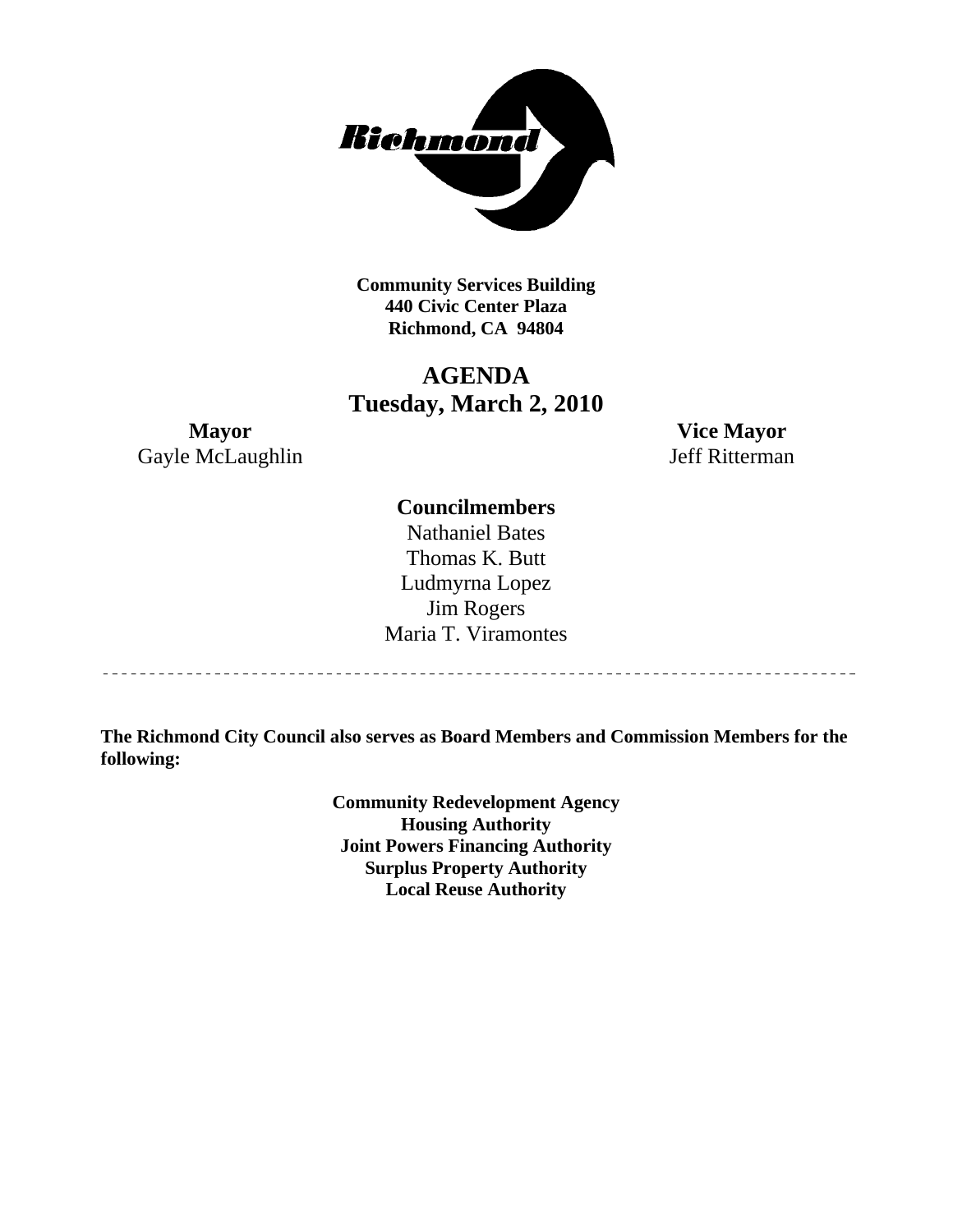# **MEETING PROCEDURES**

The City of Richmond encourages community participation at its City Council meetings and has established procedures that are intended to accommodate public input in a timely and time-sensitive way. As a courtesy to all members of the public who wish to participate in City Council meetings, please observe the following procedures:

**PUBLIC COMMENT ON AGENDA ITEMS:** Anyone who desires to address the City Council on items appearing on the agenda must complete and file a pink speaker's card with the City Clerk **prior** to the City Council's consideration of the item. Once the City Clerk has announced the item and discussion has commenced, no person shall be permitted to speak on the item other than those persons who have submitted their names to the City Clerk. Your name will be called when the item is announced for discussion. **Each speaker will be allowed TWO (2) MINUTES to address the City Council on NON-PUBLIC HEARING items listed on the agenda.** 

**OPEN FORUM FOR PUBLIC COMMENT:** Individuals who would like to address the City Council on matters not listed on the agenda or on **Presentations, Proclamations and Commendations, Report from the City Attorney, or Reports of Officers** may do so under Open Forum. All speakers must complete and file a pink speaker's card with the City Clerk **prior** to the commencement of Open Forum. **The amount of time allotted to individual speakers shall be determined based on the number of persons requesting to speak during this item. The time allocation for each speaker will be as follows: 15 or fewer speakers, a maximum of 2 minutes; 16 to 24 speakers, a maximum of 1 and one-half minutes; and 25 or more speakers, a maximum of 1 minute.** 

## **SPEAKERS ARE REQUESTED TO OCCUPY THE RESERVED SEATS IN THE FRONT ROW BEHIND THE SPEAKER'S PODIUM AS THEIR NAME IS ANNOUNCED BY THE CITY CLERK.**

**CONSENT CALENDAR:** Consent Calendar items are considered routine and will be enacted, approved or adopted by one motion unless a request for removal for discussion or explanation is received from the audience or the City Council. A member of the audience requesting to remove an item from the Consent Calendar must complete and file a speaker's card with the City Clerk **prior to the City Council's consideration of Item C, Agenda Review.** An item removed from the Consent Calendar may be placed anywhere on the agenda following the City Council's agenda review.

*The City Council's adopted Rules of Procedure recognize that debate on policy is healthy; debate on personalities is not. The Chairperson has the right and obligation to cut off discussion that is too personal, too loud, or too crude.* 

**\*\*\*\*\*\*\*\*\*\*\*\*\*\*\*\*\*\*\*\*\*\*\*\*\*\*\*\*\*\*\*\*\*\*\*\*\*\*\*\*\*\*\*\*\*\*\*\*\*\*\*\*\*\*\*\*\*\***

## **EVENING OPEN SESSION**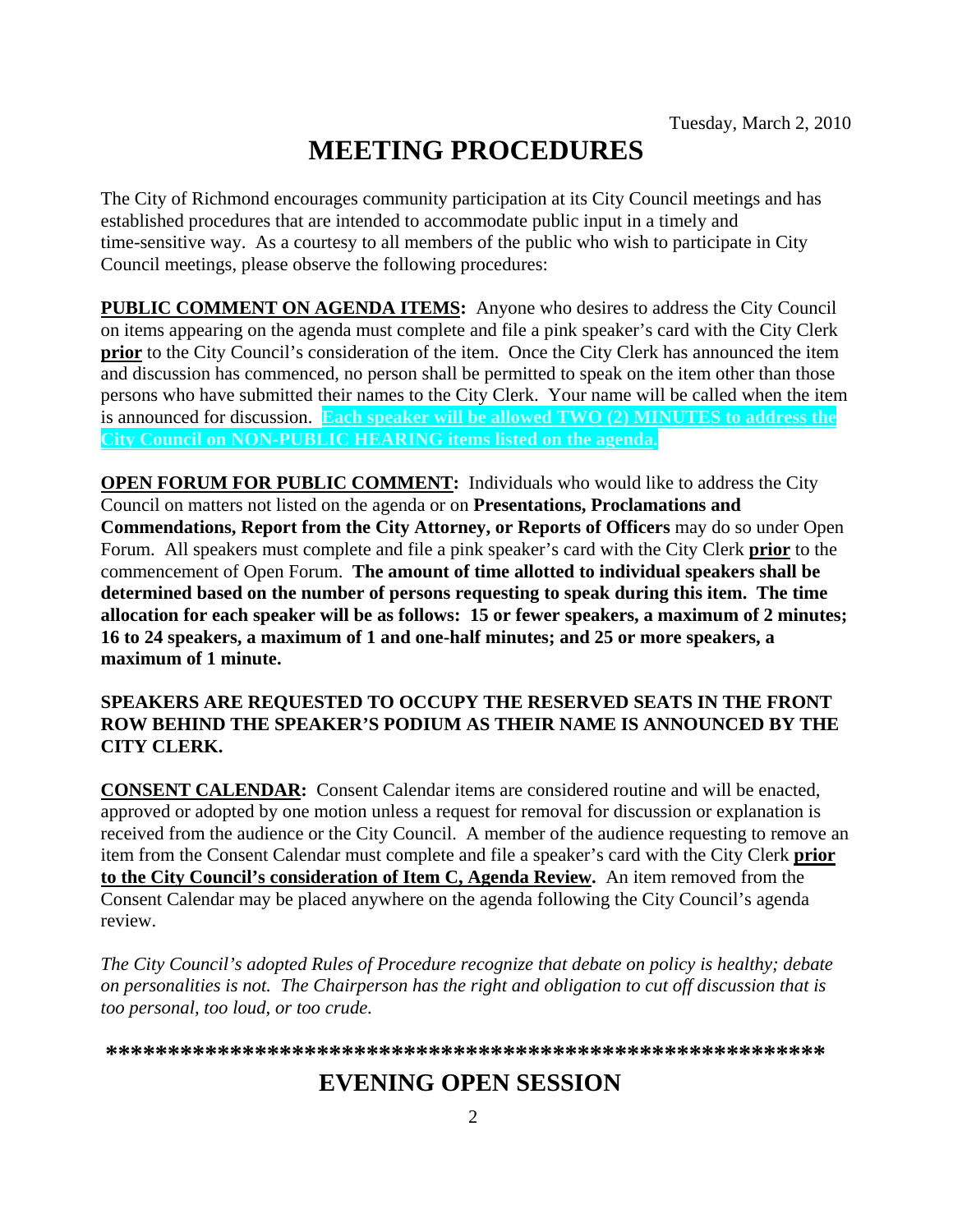5:00 p.m.

## **A. ROLL CALL**

## **B. PUBLIC COMMENT**

#### **C. ADJOURN TO CLOSED SESSION**

## **CLOSED SESSION**

Shimada Room of the Community Services Building

#### **A. CITY COUNCIL**

**A-1.** CONFERENCE WITH LEGAL COUNSEL - EXISTING LITIGATION (Subdivision [a] of Government Code Section 54956.9):

Citizens of East Shore Park vs. City of Richmond

Communities for a Better Environment vs. City of Richmond, et al.

Chevron vs. City of Richmond (two cases)

**A-2.** CONFERENCE WITH LEGAL COUNSEL - ANTICIPATED LITIGATION (Initiation of litigation pursuant to Subdivision (c) of Government Code Section 54956.9):

Eight cases

**A-3.** CONFERENCE WITH LABOR NEGOTIATORS (Government Code Section 54957.6):

> City designated representative(s): Bill Lindsay, Leslie Knight, Jack Hughes, Lisa Stephenson, and Bruce Soublet Employee organization or unrepresented employee(s): Local 21

**A-4.** CONFERENCE WITH REAL PROPERTY NEGOTIATOR (Government Code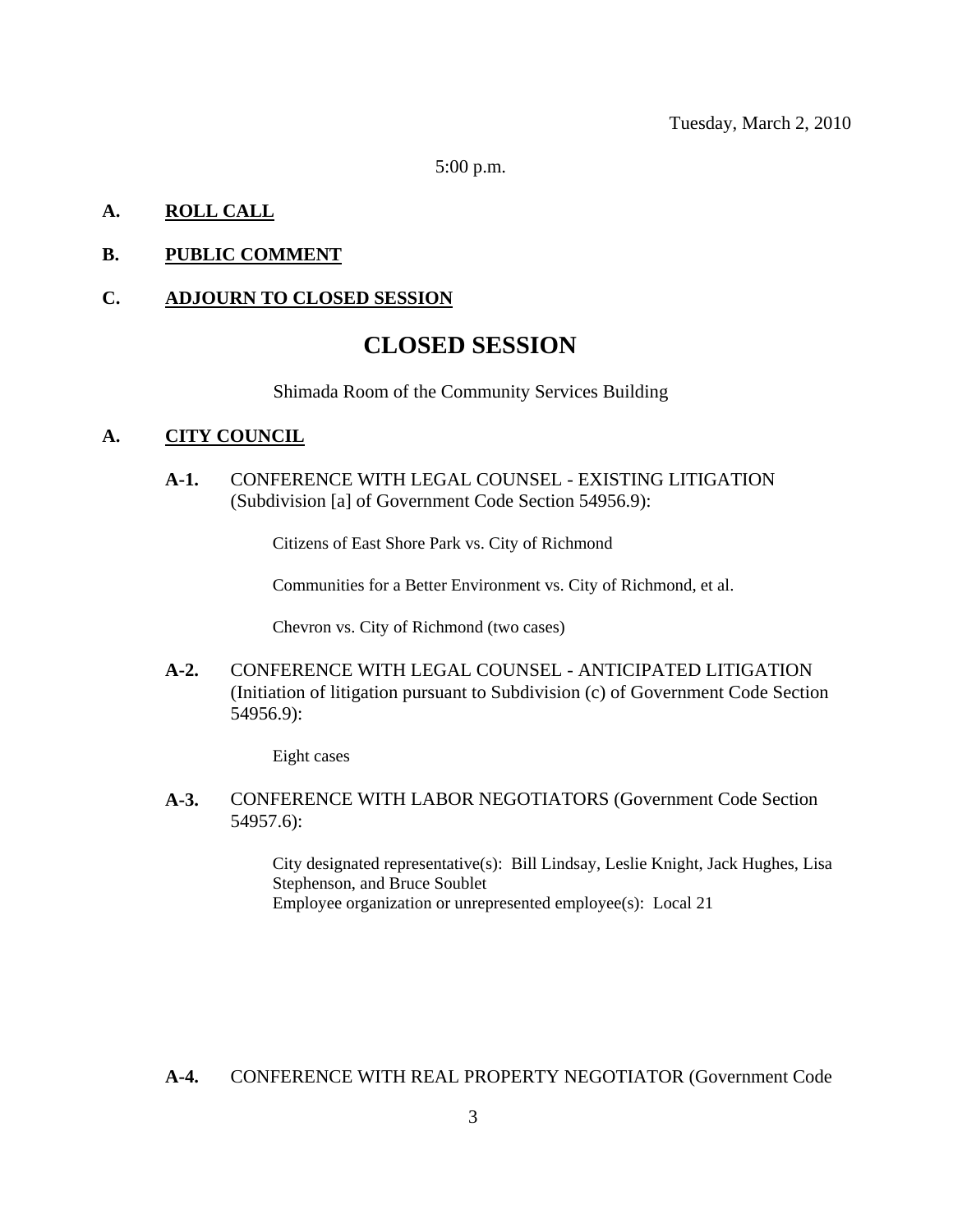Section 54956.8):

Property: Point Molate (site of former Naval Shipyard Depot) Agency Negotiators: Bill Lindsay and Janet Schneider Negotiating Party: Upstream Point Molate LLC Under Negotiation: Price and Terms of Payment

## **JOINT MEETING OF HOUSING AUTHORITY/RICHMOND**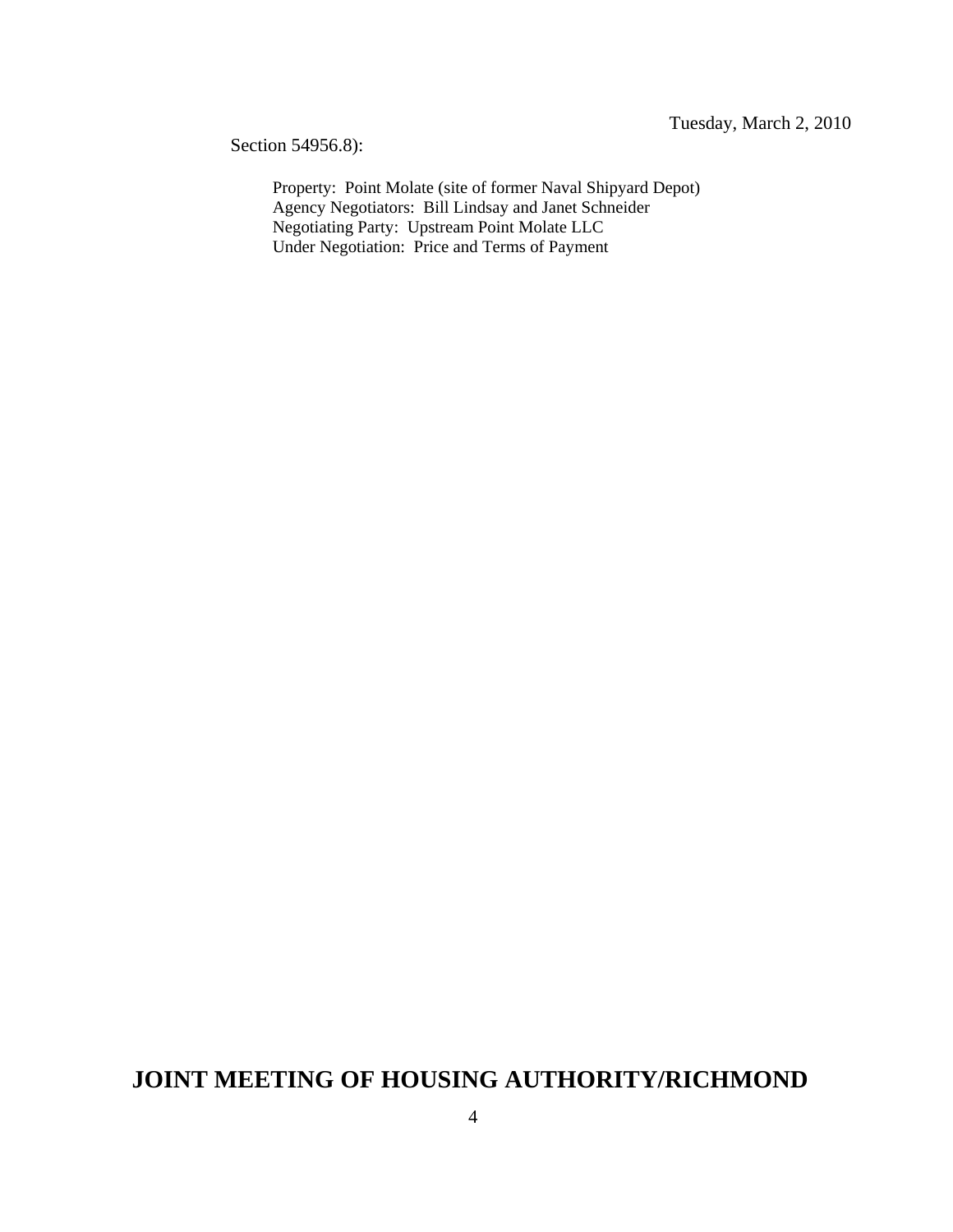## Tuesday, March 2, 2010 **COMMUNITY REDEVELOPMENT AGENCY/CITY COUNCIL**

6:30 p.m.

## **A. ROLL CALL**

**B. STATEMENT OF CONFLICT OF INTEREST**

## **C. OPEN FORUM FOR PUBLIC COMMENT**

## **D. PUBLIC HEARING**

**D-1.** DISCUSS revisions to the Housing Authority's Procurement Policy Requirements and amendments to the Annual and Five Year Agency Capital Fund Plans as required by the Department of Housing and Urban Development (HUD), and adopt a resolution authorizing the Executive Director of the Housing Authority to execute a Capital Fund Program Amendment to the Consolidated Annual Contributions Contract (Grant Number CA39S01050109) in the amount of \$1,446,269. This item was reviewed and supported by the Housing Advisory Commission at their February 8, 2010 meeting - Richmond Housing Authority (Tim Jones 621-1310).

## **E. CONSENT CALENDAR**

**E-1.** APPROVE the minutes for the Richmond Housing Authority Meeting held on November 3, 2009 - City Clerk's Office (Diane Holmes 620-6513).

## **F. ADJOURNMENT**

## **RICHMOND CITY COUNCIL**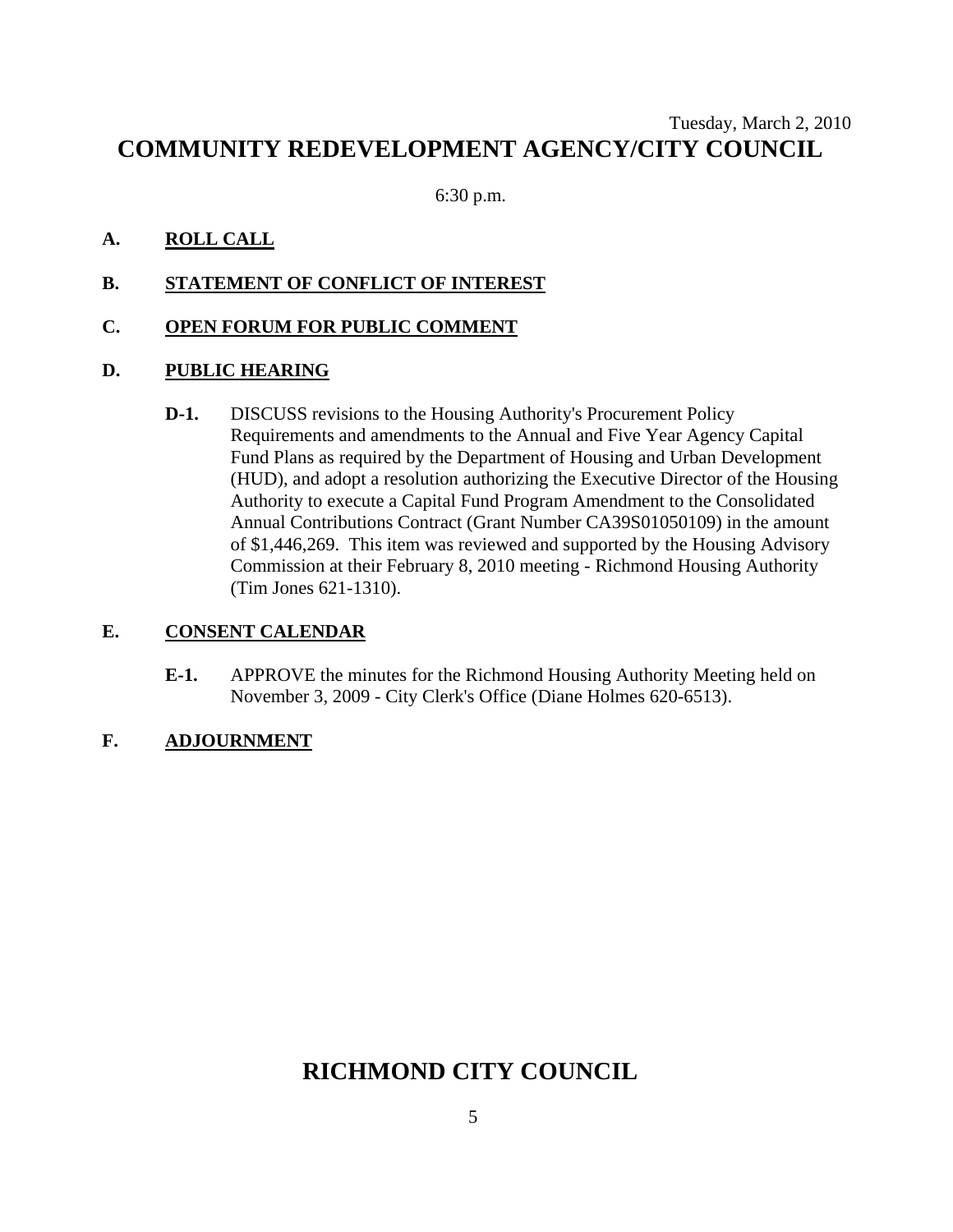6:30 p.m.

## **A. ROLL CALL**

## **B. STATEMENT OF CONFLICT OF INTEREST**

### **C. OPEN FORUM FOR PUBLIC COMMENT**

### **D. AGENDA REVIEW**

### **E. PRESENTATIONS, PROCLAMATIONS, AND COMMENDATIONS**

- **E-1.** Present Certificates of Appreciation to several major employers in the City of Richmond - Mayor McLaughlin and Councilmembers Bates and Lopez (620- 6581).
- **E-2.** Presentation honoring Richmond Local Business "SunPower Corporation" for its contribution to a healthy local-clean-green economy - Mayor's Office (Mayor McLaughlin 620-6503).
- **E-3.** Proclamation declaring March 2010 as International Women's Month in Richmond, inviting the public to attend Richmond's Third International Women's Day event, Women in Solidarity: Healing our Beloved Community - Mujeres en Solidaridad: Sanando Nuestra Querida Comunidad, at Lovonya DeJean Middle School from 10:00 am - 3:00 pm on March 13, 2010 - Mayor's Office (Mayor McLaughlin 620-6503).

## **F. REPORT FROM THE CITY ATTORNEY OF FINAL DECISIONS MADE AND NON-CONFIDENTIAL DISCUSSIONS HELD DURING CLOSED SESSION**

## **G. CITY COUNCIL CONSENT CALENDAR**

- **G-1.** APPROVE a contract with Willdan Financial Services to provide professional services related to the administration of the Hilltop Landscape Maintenance District and the Marina Bay Landscape and Lighting Main in an amount not to exceed \$14,500.00. The proposed contract term is from March 3, 2010, to June 30, 2011 - Public Works Department (Yader A. Bermudez 231-3009).
- **G-2.** ADOPT a resolution ordering the preparation of an Engineer's Report for Fiscal Year 2010-2011 regarding improvements and costs for the Hilltop Landscape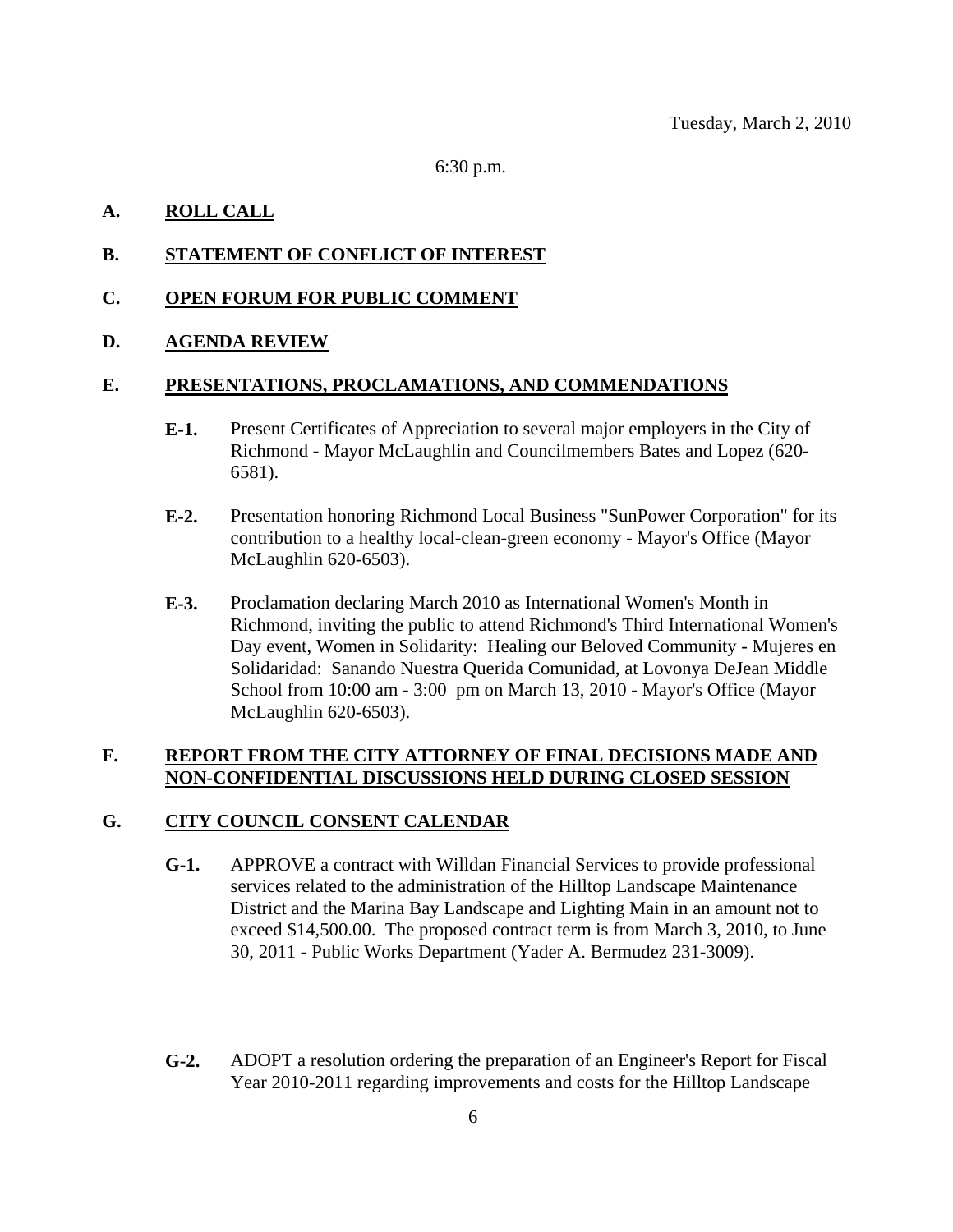Tuesday, March 2, 2010 Maintenance District - Public Works Department (Yader A. Bermudez 231- 3009).

- **G-3.** ADOPT a resolution ordering the preparation of an Engineer's Report for Fiscal Year 2010-2011 regarding improvements and costs for the Marina Bay Landscape and Lighting Maintenance District - Public Works Department (Yader A. Bermudez 231-3009).
- **G-4.** APPROVE a contract with Morgan Fence and Iron Co. for fencing services related to abatement action on foreclosed and/or vacant properties where there is a history of chronic dumping and/or criminal activity in an amount not to exceed \$30,000 for the period January 1, 2010 - December 31, 2010 - Police Department (Chief Chris Magnus 621-1802).
- **G-5.** ADOPT a resolution authorizing the city engineer to file an application with the California Cultural and Historical Endowment's California Clean Water, Clean Air, Safe Neighborhood Parks and Coastal Protection Act of 2002 for \$135,000 in grant funds for the Richmond Plunge - Engineering Services (Edric Kwan 621-1825).
- **G-6.** APPROVE a contract with Jennielynn Dino Rossi to provide youth job development services for a contract term of April 1, 2010, through December 31, 2010. The contract amount will not exceed \$40,000 - Employment and Training Department (Sal Vaca/Jay Leonhardy 307-8019).
- **G-7.** APPROVE a contract with Harris Corporation for the maintenance of the city's existing 800MHz radio system in an amount not to exceed \$599,679. This contract provides services for the period effective August 8, 2009, through August 7, 2010 (this item was reviewed and recommended for approval by the Finance Committee at its January 8, 2010, meeting) - Police Department (Chief Chris Magnus 621-1802).
- **G-8.** ACCEPT grant award from the East Bay Community Foundation for the Office of Neighborhood Safety (ONS) in the amount of \$35,000 for general and emergency support services for ONS clients supported by street outreach work - Office of Neighborhood Safety (DeVone Boggan 620-5421).
- **G-9.** ADOPT a resolution supporting the March 4th Day of Action Rallies around the Bay Area and the State of California to Defend Public Education - Mayor's Office (Mayor McLaughlin 620-6503).
- **G-10.** APPROVE the following reappointments: Housing Advisory Commission: Jackie Thompson, incumbent, term expiring February 28, 2012; Texanita Bluitt, incumbent, term expiring March 21, 2012; Arts and Culture Commission: Terri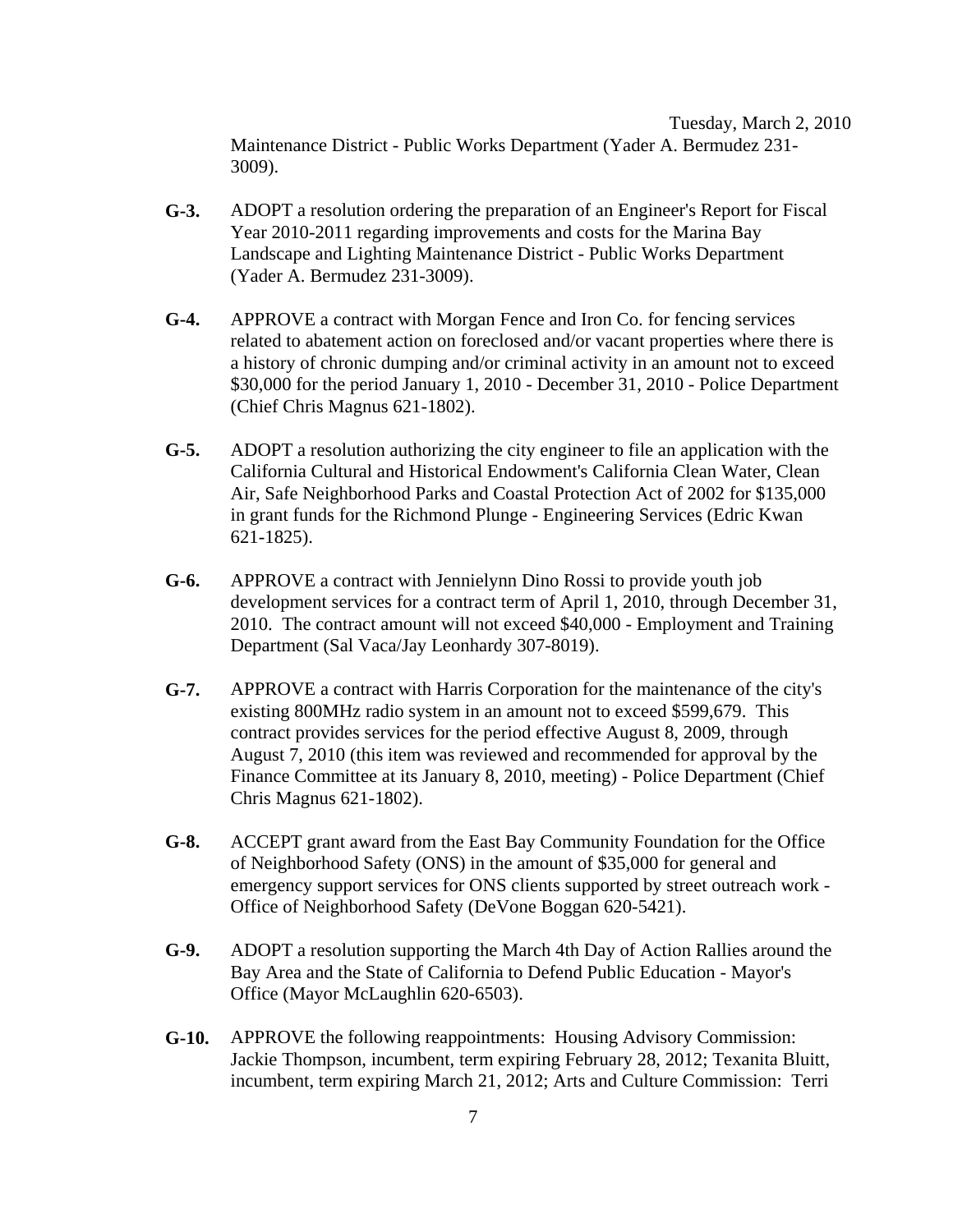Tuesday, March 2, 2010 Hinte, incumbent, term expiring January 31, 2014 – Mayor's Office (Mayor McLaughlin 620-6503).

**G-11.** APPROVE a contract with the Richmond Police Activities League (RPAL) to provide case management and program coordination services for the Office of Neighborhood Safety (ONS) California Gang and Intervention Program, in an amount not to exceed \$150,000; contract term is from January 1, 2010, through March 31, 2011. This contract is fully funded by a state grant (this item was not reviewed by the Finance Committee due to its cancellation of the meeting scheduled for February 12, 2010) - Office of Neighborhood Safety (DeVone Boggan 620-5421).

### **H. PUBLIC HEARINGS**

**H-1.** INTRODUCE an ordinance (first reading) amending Chapter 15.04 of the Richmond Municipal Code to prohibit Tobacco-Oriented Retail Establishments in all Zoning Districts within the city - Vice Mayor Ritterman and Councilmembers Butt and Rogers (620-6581).

### **I. ORDINANCES**

**I-1.** ADOPT an urgency ordinance, by four-fifths vote, pursuant to Government Code Section 65858 extending the moratorium on the acceptance, processing and approval of applications to establish medical marijuana dispensaries and cooperatives in any zoning district within the city until January 20, 2011, or such time as the Zoning Ordinance is amended to address land uses related to medical marijuana - Planning and Building Services Department (Richard Mitchell 620- 6706).

#### **J. COUNCIL AS A WHOLE**

- **J-1.** DISCUSS and provide direction to staff to prepare required documents to submit to the voters at the June 2010 primary election a ballot proposal to levy a special parcel tax to fund enhanced paramedic and public safety services in the City of Richmond and DIRECT the appropriation of monies from the City's reserve fund sufficient to fund that election - Councilmembers Lopez and Viramontes (620- 6581).
- **J-2.** CONSIDER only extending the Point Molate LDA with Upstream Point Molate LLC only for a second period ending April 20, 2010. Consideration will include only monthly payments of \$90,000 to the City of Richmond to cover ongoing expenses beginning with the first extension on January 15, 2010. This agenda